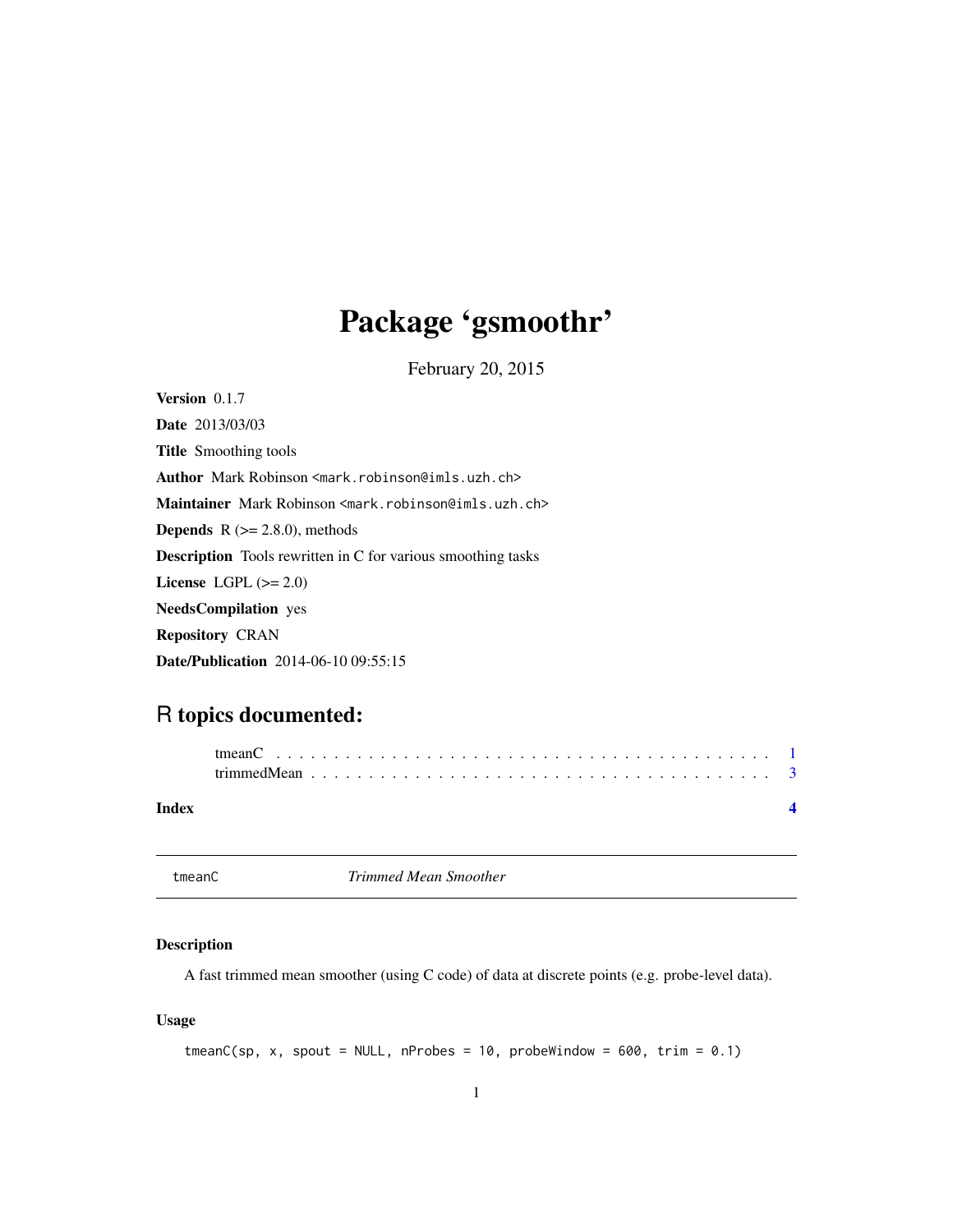#### <span id="page-1-0"></span>Arguments

| sp          | numeric vector of positions (x-values)                                                       |
|-------------|----------------------------------------------------------------------------------------------|
| X           | numeric vector of data (corresponding to sp.                                                 |
| spout       | optional vector of output values to calculate trimmed mean at, default: NULL                 |
| nProbes     | minimum number of observations required within window                                        |
| probeWindow | distance (in x) in each direction to look for observations to be used in the<br>trimmed mean |
| trim        | proportion of trim to use in trimmed mean                                                    |

#### Details

Using the specified probe window, this procedure uses all values within the window and calculates a trimmed mean with the specified amount of trim. If there are not enough observations within the window at a given position (as given by nProbes), a zero is returned.

#### Value

vector (of the same length as sp (or spout)) giving the trimmed mean smoothed values

#### Author(s)

Mark Robinson

#### See Also

[trimmedMean](#page-2-1)

#### Examples

```
sp <- seq(100, 1000, by=100)
ss <- seq(100,1000, by=50)
set.seed(14)
x <- rnorm(length(sp))
tmC <- tmeanC(sp, x, probeWindow=300, nProbes=5)
tmC1 <- tmeanC(sp, x, spout=sp, probeWindow=300, nProbes=5)
tmC2 <- tmeanC(sp, x, spout=ss, probeWindow=300, nProbes=5)
cbind(tmC,tmC1)
plot(sp, x, type="h", ylim=c(-2,2))lines(sp, tmC1, col="blue")
lines(ss, tmC2, col="red")
```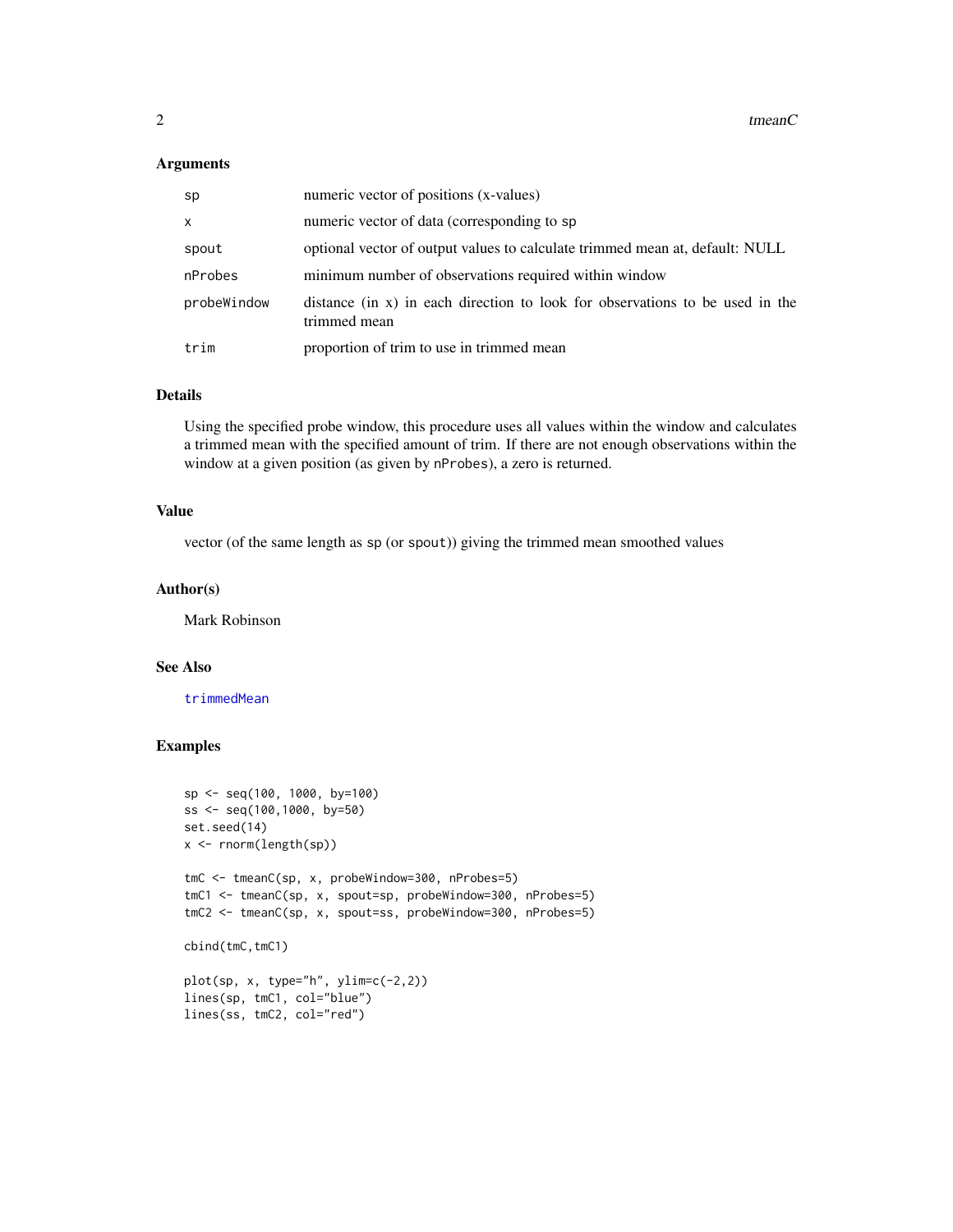<span id="page-2-1"></span><span id="page-2-0"></span>

#### Description

A slow trimmed mean smoother (using R code) of data at discrete points (e.g. probe-level data).

#### Usage

trimmedMean(pos, score, probeWindow=600, meanTrim=.1, nProbes=10)

#### Arguments

| pos           | numeric vector of positions (x-values)                                                       |
|---------------|----------------------------------------------------------------------------------------------|
| score         | numeric vector of data (corresponding to sp.                                                 |
| probeWindow   | distance (in x) in each direction to look for observations to be used in the<br>trimmed mean |
| $mean$ $Trim$ | proportion of trim to use in trimmed mean                                                    |
| nProbes       | minimum number of observations required within window                                        |

#### Details

Using the specified probe window, this procedure uses all values within the window and calculates a trimmed mean with the specified amount of trim. If there are not enough observations within the window at a given position (as given by nProbes), a zero is returned.

#### Value

vector (of the same length as sp giving the trimmed mean smoothed values

#### Author(s)

Mark Robinson

#### See Also

[tmeanC](#page-0-1)

#### Examples

```
sp <- seq(100, 1000, by=100)
ss <- seq(100,1000, by=50)
set.seed(14)
x <- rnorm(length(sp))
tmC <- trimmedMean(sp, x, probeWindow=300, nProbes=5)
```